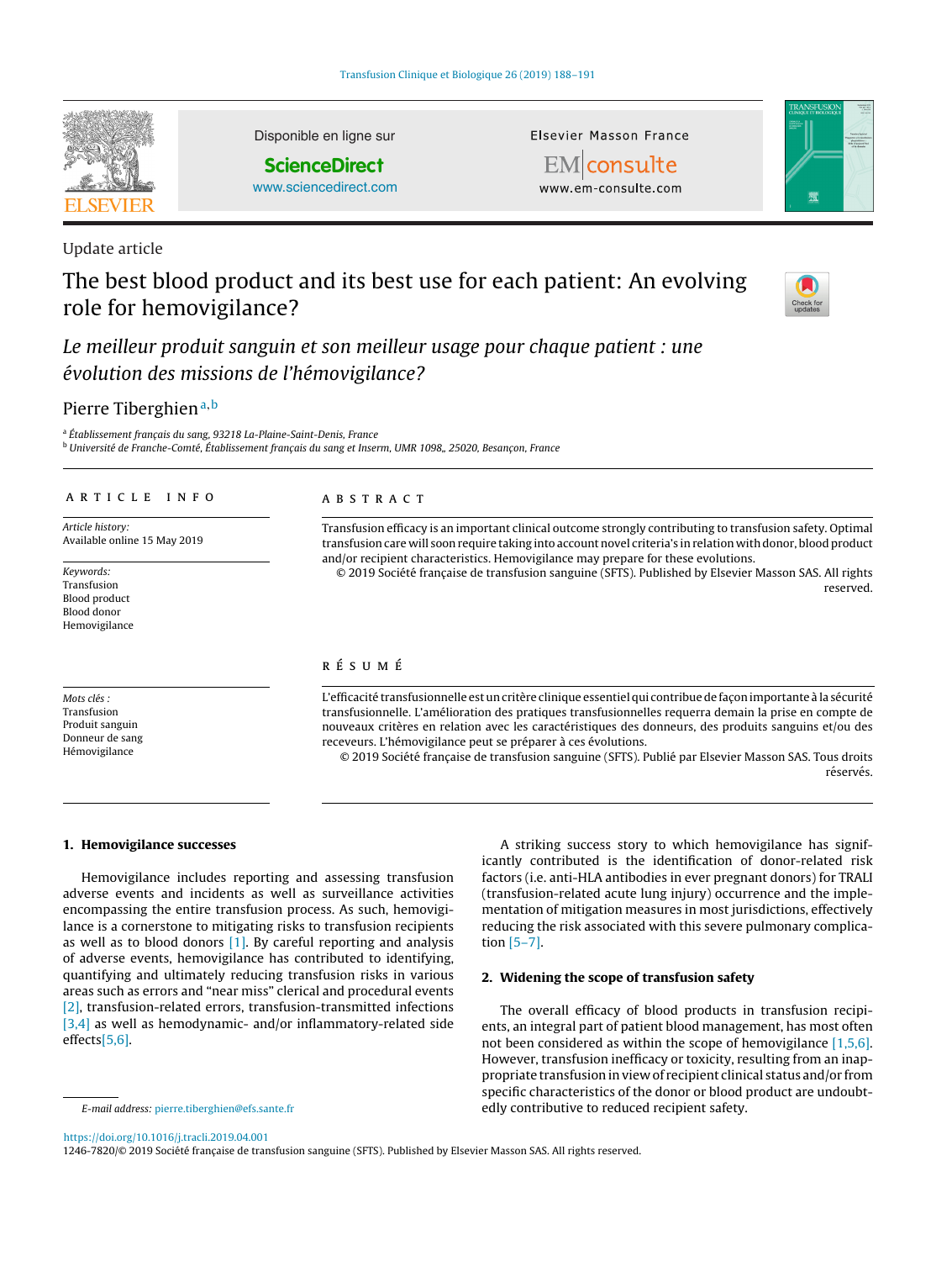Recently, a number of studies have highlighted that low/restrictive (vs high/liberal) red blood cells (RBC) transfusion thresholds in most clinical settings are not only not associated with increased morbidity or mortality  $[8]$ , but may be associated with improved outcome in specific settings such as gastrointestinal bleeding [\[9\].](#page-2-0) Despite these findings, insuring adequate hemoglobin thresholds for RBC transfusion through education and reporting deviations to appropriate guidelines is not presently a mainstay of most hemovigilance programs [\[5,6\].](#page-2-0)

#### **3. Seeking for appropriate transfusion triggers**

Hemoglobin (or platelet) thresholds to trigger transfusion are arguably quite crude and often wrongly considered as independent of recipients attributes (such as age [\[10\]\).](#page-2-0) Overall, such thresholds are not satisfying indicators to decide of the appropriateness of transfusion as well as to evaluate transfusion efficacy. At the other end of the spectrum, assessing recipient survival is obviously appropriate per se, but is certainly not a sensitive mean to evaluate transfusion efficacy, in addition to being often not informative outside prospective randomized clinical trials. When performed, such trials can deliver important, on occasion counter-intuitive, findings, i.e. the recent finding that a 50,000 platelet/mm3 threshold (vs  $25,000/\text{mm}^3$ ) for platelets transfusion in neonates was associated with a significantly higher rate of death or major bleeding [\[11\].](#page-2-0)

#### **4. Assessing in situ efficacy**

The development of tools to assess oxygen delivery to the tissues [\[12\],](#page-2-0) as well as hemostasis [\[13\]](#page-2-0) and overall homeostasis have the potential of being most profitable to guide transfusion needs, and most importantly to evaluate transfusion efficacy. The provision of such tools to assess current blood products safety and efficacy in relation with to donor, product and recipient characteristics will undoubtedly bring hemovigilance a step further. Furthermore, the assessment of "novel again" blood products such as whole blood [\[14\]](#page-2-0) or platelets stored at 4 degrees Celsius [\[15\]](#page-2-0) in the setting of acute bleeding would clearly benefit from such tools as well.

#### **5. Differing blood products**

The impact of RBC storage duration and/or manufacturing processes on patient outcome, and therefore safety, have drawn considerable attention. Following numerous observational studies suggesting that prolonged RBC storage was associated with a deleterious clinical outcome [\[16\],](#page-2-0) several recent prospective randomized trials in various clinical settings not only were unable to confirm a deleterious effect of long-term stored RBC (as assessed by recipient survival)  $[17,18]$ , but to the contrary raise the hypothesis that long-term storage may possibly be preferable to short-term storage [\[19,20\].](#page-2-0)

Recently, differing methods of whole blood processing have been found to affect the quality of RBC [\[21\],](#page-2-0) and may possibly influence patient outcome as well [\[22\].](#page-2-0) Metabolic changes in stored RBC supernatants impacting the plasma metabolome of healthy transfusion recipients has been reported, with notably oxylipins (associated with negative hemodynamic properties) and plasticizers from end-of-storage RBC accumulating ∼ 20 fold in the bloodstream of transfusion recipients [\[23\].](#page-2-0) Such accumulations may vary depending on the recipients (i.e. higher plasticizers expo-sure in transfused neonates [\[24\]\)](#page-2-0) and could therefore warrant specific transfusion strategies in high-risk patients.

#### **6. Differing donors**

Donor characteristics obviously differ significantly and may also have a significant impact on transfusion recipient outcome. In fact, the early knowledge regarding the consequences of differing red blood cells groups between donor and recipients brought transfusion medicine to the forefront of personalized (or "precision") medicine [\[25\],](#page-2-0) way before such a concept was put forward in oncology and elsewhere in medicine [\[26\].](#page-2-0) Nevertheless additional donor characteristics have only recently been considered (with the notable exception of measures to mitigate TRALI) [\[27\],](#page-2-0) without yet questioning the "first in – first out" rule governing the choice of blood products to be transfused.

The RBC from female donors exhibit lower level of hemolysis compared to RBC from age-matched male donors [\[28\].](#page-2-0) Such gender bias is also found with gamma irradiation-induced hemolysis. Increased resistance to mechanical and oxidative stress as well as younger population of circulating RBC in premenopausal female blood donor have been put forward as potential mechanisms for such an effect. Interestingly, frequency of blood donations, irrespective of donor gender, may also modulate RBC predisposition to hemolysis [\[29\].](#page-2-0) Red blood cells collected from frequent donors with low ferritin have been reported to be associated with altered susceptibility to hemolysis. On the other hand, female gender (and younger age) have been associated with a lower PH in platelets [\[30\].](#page-2-0) More recently, novel approaches such as untargeted metabolomics analysis of donors have identified varying metabolic markers of hemolysis in RBC based on gender, age and ethnicity [\[31\].](#page-2-0) Furthermore, storage-induced oxidant stress vary significantly from donor to donor, thus establishing that chronological age of a stored unit of blood does not equate to biologic age of the same unit [\[32\].](#page-2-0)

Anumber oflarge-scale observational studies assessing a potential relation between donor age or gender and transfusion outcome have produced rather striking and contradictory results. A first Dutch study in 2011 reported an association between donor gender and mortality in transfusion recipients with increased mortality in male recipients of female blood products when compared to the 3 other combinations [\[33\].](#page-2-0) A more recent study from the same group confirmed overall such findings while noting that the observed increased mortality in male recipients was limited to males under 50 years of age and to female donors with previous pregnancies [\[34\].](#page-2-0) Such findings, if confirmed, raise the intriguing possibility that immunity against chromosome Y – encoded minor histocompatibility antigens in female donors exposed to male antigens during pregnancy could be contributive [\[35\].](#page-2-0) A Canadian study found that recipient mortality was increased after exposure to RBC from female donors and young donors [\[36\].](#page-3-0) However, a more recent study using the Scandinavian Donations and Transfusions (SCANDAT) database did not report concordant findings [\[37\].](#page-3-0) Methodological considerations, in particular the necessity to model appropriately the association between the number of RBC transfusions and recipient survival may explain these discrepancies [\[38\].](#page-3-0)

#### **7. A "new deal" for hemovigilance?**

Overall, issues surrounding transfusion safety have significantly evolved to now fully encompass transfusion efficacy. Novel means to assess transfusion safety and efficacy need to be developed and implemented. Such means range from methods assessing in situoxygen delivery as well as local and systemic homeostasis to the analysis of large-scale biological and populational databases pertaining to donors and recipients. Furthermore, hemovigilancedriven prospective randomized transfusion clinical trials should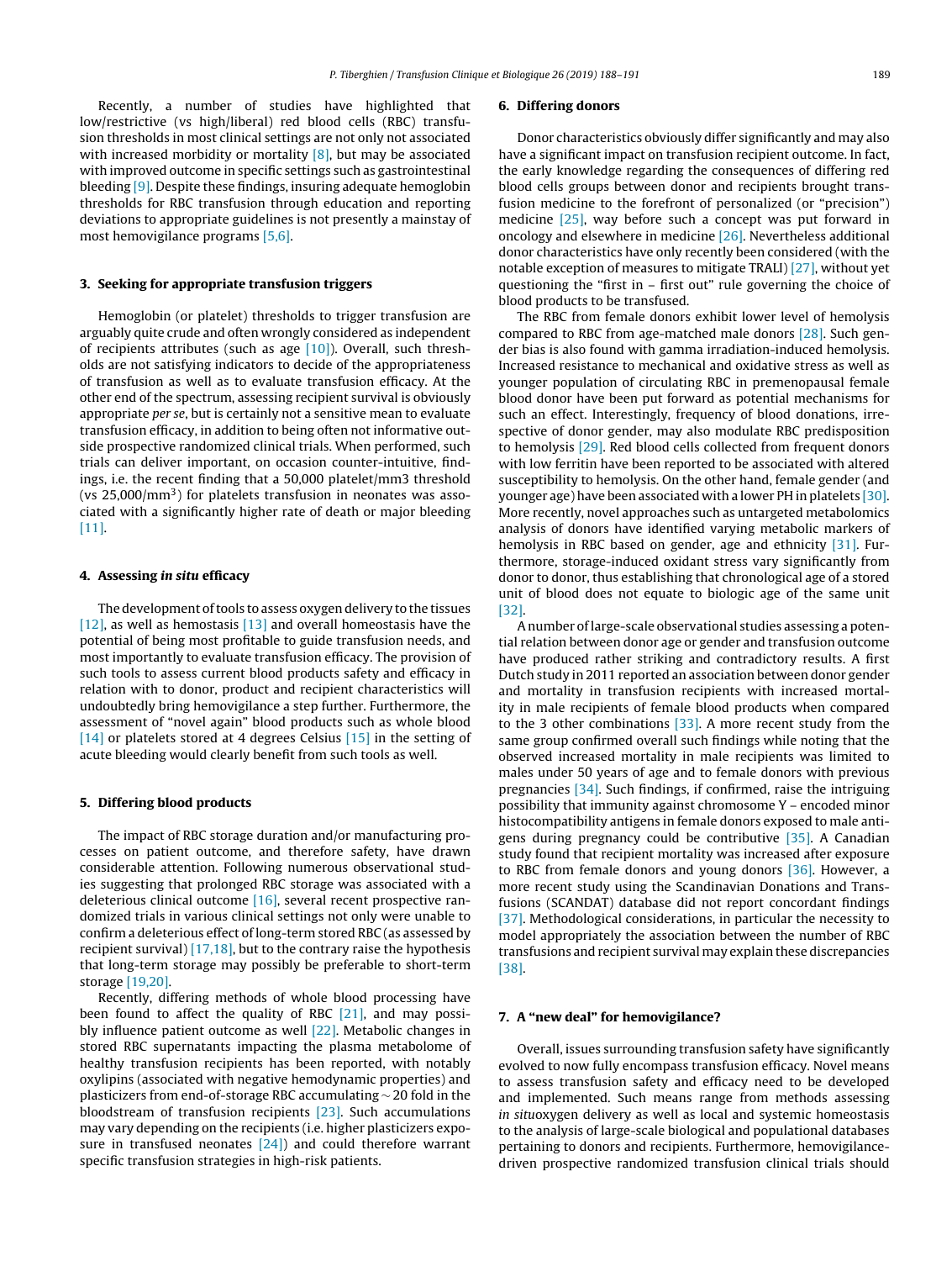<span id="page-2-0"></span>be encouraged. Long after the demonstration of the importance of "personalized/precision" transfusion medicine with regard to immuno-hematology, ongoing investigations may reveal that optimal transfusion care requires taking into account novel criteria's in relation with donor, blood product and/or recipient characteristics. Preparing for these evolutions is both a challenge and an opportunity for hemovigilance.

#### **Disclosure of interest**

The author is employed by the French transfusion public service (Etablissement Francais du Sang).

#### **References**

- [1] Wood EM, Ang AL, Bisht A, Bolton-Maggs PH, Bokhorst AG, Flesland O, et al. International haemovigilance: what have we learned and what do we need to do next? Transfus Med 2019, [http://dx.doi.org/10.1111/tme.12582](dx.doi.org/10.1111/tme.12582) [Epub ahead of print, Review, PubMed PMID: 30729612].
- [2] [Bolton-Maggs](http://refhub.elsevier.com/S1246-7820(19)30058-8/sbref0200) [PHB,](http://refhub.elsevier.com/S1246-7820(19)30058-8/sbref0200) [Wood](http://refhub.elsevier.com/S1246-7820(19)30058-8/sbref0200) [EM,](http://refhub.elsevier.com/S1246-7820(19)30058-8/sbref0200) [Wiersum-Osselton](http://refhub.elsevier.com/S1246-7820(19)30058-8/sbref0200) [JC.](http://refhub.elsevier.com/S1246-7820(19)30058-8/sbref0200) [Wrong](http://refhub.elsevier.com/S1246-7820(19)30058-8/sbref0200) [blood](http://refhub.elsevier.com/S1246-7820(19)30058-8/sbref0200) [in](http://refhub.elsevier.com/S1246-7820(19)30058-8/sbref0200) [tube](http://refhub.elsevier.com/S1246-7820(19)30058-8/sbref0200) – [potential](http://refhub.elsevier.com/S1246-7820(19)30058-8/sbref0200) [for](http://refhub.elsevier.com/S1246-7820(19)30058-8/sbref0200) [serious](http://refhub.elsevier.com/S1246-7820(19)30058-8/sbref0200) [outcomes:](http://refhub.elsevier.com/S1246-7820(19)30058-8/sbref0200) [can](http://refhub.elsevier.com/S1246-7820(19)30058-8/sbref0200) [it](http://refhub.elsevier.com/S1246-7820(19)30058-8/sbref0200) [be](http://refhub.elsevier.com/S1246-7820(19)30058-8/sbref0200) [prevented?](http://refhub.elsevier.com/S1246-7820(19)30058-8/sbref0200) [Br](http://refhub.elsevier.com/S1246-7820(19)30058-8/sbref0200) [J](http://refhub.elsevier.com/S1246-7820(19)30058-8/sbref0200) [Haematol](http://refhub.elsevier.com/S1246-7820(19)30058-8/sbref0200)  $2015:168:3-13$
- [3] [Pealer](http://refhub.elsevier.com/S1246-7820(19)30058-8/sbref0205) [LN,](http://refhub.elsevier.com/S1246-7820(19)30058-8/sbref0205) [Marfin](http://refhub.elsevier.com/S1246-7820(19)30058-8/sbref0205) [AA,](http://refhub.elsevier.com/S1246-7820(19)30058-8/sbref0205) [Petersen](http://refhub.elsevier.com/S1246-7820(19)30058-8/sbref0205) [LR,](http://refhub.elsevier.com/S1246-7820(19)30058-8/sbref0205) [Lanciotti](http://refhub.elsevier.com/S1246-7820(19)30058-8/sbref0205) [RS,](http://refhub.elsevier.com/S1246-7820(19)30058-8/sbref0205) [Page](http://refhub.elsevier.com/S1246-7820(19)30058-8/sbref0205) [PL,](http://refhub.elsevier.com/S1246-7820(19)30058-8/sbref0205) [Stramer](http://refhub.elsevier.com/S1246-7820(19)30058-8/sbref0205) [SL,](http://refhub.elsevier.com/S1246-7820(19)30058-8/sbref0205) [et](http://refhub.elsevier.com/S1246-7820(19)30058-8/sbref0205) [al.](http://refhub.elsevier.com/S1246-7820(19)30058-8/sbref0205) [West](http://refhub.elsevier.com/S1246-7820(19)30058-8/sbref0205) [Nile](http://refhub.elsevier.com/S1246-7820(19)30058-8/sbref0205) [Virus](http://refhub.elsevier.com/S1246-7820(19)30058-8/sbref0205) [Transmission](http://refhub.elsevier.com/S1246-7820(19)30058-8/sbref0205) [Investigation](http://refhub.elsevier.com/S1246-7820(19)30058-8/sbref0205) [Team.](http://refhub.elsevier.com/S1246-7820(19)30058-8/sbref0205) [Transmission](http://refhub.elsevier.com/S1246-7820(19)30058-8/sbref0205) [of](http://refhub.elsevier.com/S1246-7820(19)30058-8/sbref0205) [West](http://refhub.elsevier.com/S1246-7820(19)30058-8/sbref0205) [Nile](http://refhub.elsevier.com/S1246-7820(19)30058-8/sbref0205) [virus](http://refhub.elsevier.com/S1246-7820(19)30058-8/sbref0205) [through](http://refhub.elsevier.com/S1246-7820(19)30058-8/sbref0205) [blood](http://refhub.elsevier.com/S1246-7820(19)30058-8/sbref0205) [transfusion](http://refhub.elsevier.com/S1246-7820(19)30058-8/sbref0205) [in](http://refhub.elsevier.com/S1246-7820(19)30058-8/sbref0205) [the](http://refhub.elsevier.com/S1246-7820(19)30058-8/sbref0205) [United](http://refhub.elsevier.com/S1246-7820(19)30058-8/sbref0205) [States](http://refhub.elsevier.com/S1246-7820(19)30058-8/sbref0205) [in](http://refhub.elsevier.com/S1246-7820(19)30058-8/sbref0205) [2002.](http://refhub.elsevier.com/S1246-7820(19)30058-8/sbref0205) [N](http://refhub.elsevier.com/S1246-7820(19)30058-8/sbref0205) [Engl](http://refhub.elsevier.com/S1246-7820(19)30058-8/sbref0205) [J](http://refhub.elsevier.com/S1246-7820(19)30058-8/sbref0205) [Med](http://refhub.elsevier.com/S1246-7820(19)30058-8/sbref0205) [2003;349:1236–45](http://refhub.elsevier.com/S1246-7820(19)30058-8/sbref0205) [\[Epub](http://refhub.elsevier.com/S1246-7820(19)30058-8/sbref0205) [2003](http://refhub.elsevier.com/S1246-7820(19)30058-8/sbref0205) [Sep](http://refhub.elsevier.com/S1246-7820(19)30058-8/sbref0205) [18.](http://refhub.elsevier.com/S1246-7820(19)30058-8/sbref0205) [PubMed](http://refhub.elsevier.com/S1246-7820(19)30058-8/sbref0205) [PMID:](http://refhub.elsevier.com/S1246-7820(19)30058-8/sbref0205) [14500806\].](http://refhub.elsevier.com/S1246-7820(19)30058-8/sbref0205)
- [4] Harvala H, Hewitt PE, Reynolds C, Pearson C, Haywood B, Tettmar KI, et al. Hepatitis E virus in blood donors in England, 2016 to 2017: from selective to universal screening. Euro Surveill 2019;24, [http://dx.doi.org/10.2807/1560-7917.ES.2019.24.10.1800386](dx.doi.org/10.2807/1560-7917.ES.2019.24.10.1800386) [PubMed PMID: 30862338; PubMed Central PMCID: PMC6415500].
- [5] P. Bolton-Maggs, & D. Poles, on behalf of the SHOT Steering Group (2018) The 2017 annual SHOT Report. www.shotuk.org.
- [6] ANSM, Rapport d'activité Hémovigilance 2017 https://www.ansm.sante. fr/var/ansm site/storage/original/application/2cb0fbc705d768d0d55e6943 aeb43658.pdf.
- [7] Andreu G, Boudjedir K, Muller JY, Pouchol E, Ozier Y, Fevre G, et al. Analysis of transfusion-related acute lung injury and possible transfusion-related acute lung injury reported to the French hemovig-ilance network from 2007 to 2013. Transfus Med Rev 2018;32:16–27, [http://dx.doi.org/10.1016/j.tmrv.2017.07.001](dx.doi.org/10.1016/j.tmrv.2017.07.001) [Epub 2017 Jul 15. Review. PubMed PMID: 28864336].
- [8] [Carson](http://refhub.elsevier.com/S1246-7820(19)30058-8/sbref0230) [JL,](http://refhub.elsevier.com/S1246-7820(19)30058-8/sbref0230) [Stanworth](http://refhub.elsevier.com/S1246-7820(19)30058-8/sbref0230) [SJ,](http://refhub.elsevier.com/S1246-7820(19)30058-8/sbref0230) [Roubinian](http://refhub.elsevier.com/S1246-7820(19)30058-8/sbref0230) [N,](http://refhub.elsevier.com/S1246-7820(19)30058-8/sbref0230) [Fergusson](http://refhub.elsevier.com/S1246-7820(19)30058-8/sbref0230) [DA,](http://refhub.elsevier.com/S1246-7820(19)30058-8/sbref0230) [Triulzi](http://refhub.elsevier.com/S1246-7820(19)30058-8/sbref0230) [D,](http://refhub.elsevier.com/S1246-7820(19)30058-8/sbref0230) [Doree](http://refhub.elsevier.com/S1246-7820(19)30058-8/sbref0230) [C,](http://refhub.elsevier.com/S1246-7820(19)30058-8/sbref0230) [et](http://refhub.elsevier.com/S1246-7820(19)30058-8/sbref0230) [al.](http://refhub.elsevier.com/S1246-7820(19)30058-8/sbref0230) [Transfusion](http://refhub.elsevier.com/S1246-7820(19)30058-8/sbref0230) [thresholds](http://refhub.elsevier.com/S1246-7820(19)30058-8/sbref0230) [and](http://refhub.elsevier.com/S1246-7820(19)30058-8/sbref0230) [other](http://refhub.elsevier.com/S1246-7820(19)30058-8/sbref0230) [strategies](http://refhub.elsevier.com/S1246-7820(19)30058-8/sbref0230) [for](http://refhub.elsevier.com/S1246-7820(19)30058-8/sbref0230) [guiding](http://refhub.elsevier.com/S1246-7820(19)30058-8/sbref0230) [allogeneic](http://refhub.elsevier.com/S1246-7820(19)30058-8/sbref0230) [red](http://refhub.elsevier.com/S1246-7820(19)30058-8/sbref0230) [blood](http://refhub.elsevier.com/S1246-7820(19)30058-8/sbref0230) [cell](http://refhub.elsevier.com/S1246-7820(19)30058-8/sbref0230) [transfusion.](http://refhub.elsevier.com/S1246-7820(19)30058-8/sbref0230) [Cochrane](http://refhub.elsevier.com/S1246-7820(19)30058-8/sbref0230) [Database](http://refhub.elsevier.com/S1246-7820(19)30058-8/sbref0230) [Syst](http://refhub.elsevier.com/S1246-7820(19)30058-8/sbref0230) [Rev](http://refhub.elsevier.com/S1246-7820(19)30058-8/sbref0230) [2016;10:CD002042](http://refhub.elsevier.com/S1246-7820(19)30058-8/sbref0230) [\[PubMed](http://refhub.elsevier.com/S1246-7820(19)30058-8/sbref0230) [PMID:](http://refhub.elsevier.com/S1246-7820(19)30058-8/sbref0230) [27731885;](http://refhub.elsevier.com/S1246-7820(19)30058-8/sbref0230) [PubMed](http://refhub.elsevier.com/S1246-7820(19)30058-8/sbref0230) [Central](http://refhub.elsevier.com/S1246-7820(19)30058-8/sbref0230) [PMCID:](http://refhub.elsevier.com/S1246-7820(19)30058-8/sbref0230) [PMC6457993\].](http://refhub.elsevier.com/S1246-7820(19)30058-8/sbref0230)
- [9] Villanueva C, Colomo A, Bosch A, Concepción M, Hernandez-Gea V, Aracil C, et al. Transfusion strategies for acute upper gastrointestinal bleeding. N Engl J Med 2013;368:11–21, [http://dx.doi.org/10.1056/NEJMoa1211801](dx.doi.org/10.1056/NEJMoa1211801) [Erratum in: N Engl J Med. 2013 Jun 13;368(24):2341. PubMed PMID: 23281973].
- [10] G.I. Simon, A. Craswell, O. Thom, M.S. Chew, C.M. Anstey and Y.L. Fung. Impacts of Aging on Anemia Tolerance, Transfusion Thresholds and Patient Blood Management, Transfusion. Medicine Reviews, https://doi.org/10.1016/j.tmrv.2019.03.001 [in press, corrected proofs].
- [11] Curley A, Stanworth SJ, Willoughby K, Fustolo-Gunnink SF, Venkatesh V, Hudson C, et al. Randomized trial of platelet-transfusion thresholds in neonates. N Engl J Med 2019;380:242–51, [http://dx.doi.org/10.1056/NEJMoa1807320](dx.doi.org/10.1056/NEJMoa1807320) [Epub 2018 Nov 2. PubMed PMID: 30387697].
- [12] Vallet B, Robin E, Lebuffe G. Venous oxygen saturation as a physiologic transfusion trigger. Crit Care 2010;14:213, [http://dx.doi.org/10.1186/cc8854](dx.doi.org/10.1186/cc8854) [Epub 2010 Mar 9. Review. PubMed PMID: 20236457; PubMed Central PMCID: PMC2887106].
- [13] Opheim EN, Apelseth TO, Stanworth SJ, Eide GE, Hervig T. Thromboelastography may predict risk of grade 2 bleeding in thrombocytopenic patients. Vox Sang 2017;112:578–85, [http://dx.doi.org/10.1111/vox.12544](dx.doi.org/10.1111/vox.12544) [Epub 2017 Jun 22. Erratum in: Vox Sang. 2018 Oct;113(7):707. PubMed PMID: 28639693].
- [14] [Spinella](http://refhub.elsevier.com/S1246-7820(19)30058-8/sbref0260) [PC,](http://refhub.elsevier.com/S1246-7820(19)30058-8/sbref0260) [Cap](http://refhub.elsevier.com/S1246-7820(19)30058-8/sbref0260) [AP.](http://refhub.elsevier.com/S1246-7820(19)30058-8/sbref0260) [Whole](http://refhub.elsevier.com/S1246-7820(19)30058-8/sbref0260) [blood:](http://refhub.elsevier.com/S1246-7820(19)30058-8/sbref0260) [back](http://refhub.elsevier.com/S1246-7820(19)30058-8/sbref0260) [to](http://refhub.elsevier.com/S1246-7820(19)30058-8/sbref0260) [the](http://refhub.elsevier.com/S1246-7820(19)30058-8/sbref0260) [future.](http://refhub.elsevier.com/S1246-7820(19)30058-8/sbref0260) [Curr](http://refhub.elsevier.com/S1246-7820(19)30058-8/sbref0260) [Opin](http://refhub.elsevier.com/S1246-7820(19)30058-8/sbref0260) [Hematol](http://refhub.elsevier.com/S1246-7820(19)30058-8/sbref0260) [2016;23:536–42](http://refhub.elsevier.com/S1246-7820(19)30058-8/sbref0260) [\[Review.](http://refhub.elsevier.com/S1246-7820(19)30058-8/sbref0260) [PubMed](http://refhub.elsevier.com/S1246-7820(19)30058-8/sbref0260) [PMID:](http://refhub.elsevier.com/S1246-7820(19)30058-8/sbref0260) [27607444\].](http://refhub.elsevier.com/S1246-7820(19)30058-8/sbref0260)
- [15] Nair PM, Pandya SG, Dallo SF, Reddoch KM, Montgomery RK, Pidcoke HF, et al. Platelets stored at 4(C contribute to superior clot properties compared to current standard-of-care through fibrin-crosslinking. Br J Haematol 2017;178:119–29, [http://dx.doi.org/10.1111/bjh.14751](dx.doi.org/10.1111/bjh.14751) [Epub 2017 Jun 4. PubMed PMID: 28580719; PubMed Central PMCID: PMC5493018].
- [16] Wang D, Sun J, Solomon SB, Klein HG, Natanson C. Transfusion of older stored blood and risk of death: a meta-analysis. Transfusion 2012;52:1184–95, [http://dx.doi.org/10.1111/j.1537-2995.2011.03466.x](dx.doi.org/10.1111/j.1537-2995.2011.03466.x) [Epub 2011 Dec 21. Review. PubMed PMID:22188419; PubMed Central PMCID: PMC3883449].
- [17] Lacroix J, Hébert PC, Fergusson DA, Tinmouth A, Cook DJ, Marshall JC, et al. Age of transfused blood in critically ill adults. N Engl J Med 2015;372:1410–8, [http://dx.doi.org/10.1056/NEJMoa1500704](dx.doi.org/10.1056/NEJMoa1500704) [Epub 2015 Mar 17. PubMed PMID: 25853745].
- [18] Steiner ME, Ness PM, Assmann SF, Triulzi DJ, Sloan SR, Delaney M, et al. Effects of red-cell storage duration on patients undergoing cardiac surgery. N Engl J Med 2015;372:1419–29, [http://dx.doi.org/10.1056/NEJMoa1414219](dx.doi.org/10.1056/NEJMoa1414219) [PubMed PMID: 25853746; PubMed Central PMCID: PMC5442442].
- [19] Chai-Adisaksopha C, Alexander PE, Guyatt G, Crowther MA, Heddle NM, Devereaux PJ, et al. Mortality outcomes in patients transfused with fresher versus older red blood cells: a meta-analysis. Vox Sang 2017;112:268–78, [http://dx.doi.org/10.1111/vox.12495](dx.doi.org/10.1111/vox.12495) [Epub 2017 Feb 20. Review. PubMed PMID: 28220494].
- [20] Ning S, Heddle NM, Acker JP. Exploring donor and product factors and their impact on red cell post-transfusion outcomes. Transfus Med Rev 2018;32:28–35, [http://dx.doi.org/10.1016/j.tmrv.2017.07.006](dx.doi.org/10.1016/j.tmrv.2017.07.006) [Epub 2017 Jul 31. Review. PubMed PMID: 28988603].
- [21] Almizraq RJ, Norris PJ, Inglis H, Menocha S, Wirtz MR, Juffermans N, et al. Blood manufacturing methods affect red blood cell product characteristics and immunomodulatory activity. Blood Adv 2018;2:2296–306, [http://dx.doi.org/10.1182/bloodadvances.2018021931](dx.doi.org/10.1182/bloodadvances.2018021931) [PubMed PMID: 30217795; PubMed Central PMCID: PMC6156888].
- [22] Heddle NM, Arnold DM, Acker JP, Liu Y, Barty RL, Eikelboom JW, et al. Red blood cell processing methods and in-hospital mortality: a transfusion registry cohort study. Lancet Haematol 2016;3:e246–54, [http://dx.doi.org/10.1016/S2352-3026\(16\)00020-X](dx.doi.org/10.1016/S2352-3026(16)00020-X)[Epub 2016Mar 4. PubMed PMID: 27132699].
- [23] D'Alessandro A, Reisz JA, Zhang Y, Gehrke S, Alexander K, Kanias T, et al. Effects of aged stored autologous red blood cells on human plasma metabolome. Blood Adv 2019;3:884–96, [http://dx.doi.org/10.1182/bloodadvances.2018029629](dx.doi.org/10.1182/bloodadvances.2018029629) [PubMed PMID: 30890545;PubMed Central PMCID: PMC6436007].
- [24] [Sampson](http://refhub.elsevier.com/S1246-7820(19)30058-8/sbref0310) [J,](http://refhub.elsevier.com/S1246-7820(19)30058-8/sbref0310) [de](http://refhub.elsevier.com/S1246-7820(19)30058-8/sbref0310) [Korte](http://refhub.elsevier.com/S1246-7820(19)30058-8/sbref0310) [D.](http://refhub.elsevier.com/S1246-7820(19)30058-8/sbref0310) [DEHP-plasticised](http://refhub.elsevier.com/S1246-7820(19)30058-8/sbref0310) [PVC:](http://refhub.elsevier.com/S1246-7820(19)30058-8/sbref0310) [relevance](http://refhub.elsevier.com/S1246-7820(19)30058-8/sbref0310) [to](http://refhub.elsevier.com/S1246-7820(19)30058-8/sbref0310) [blood](http://refhub.elsevier.com/S1246-7820(19)30058-8/sbref0310) [services.](http://refhub.elsevier.com/S1246-7820(19)30058-8/sbref0310) [Transfus](http://refhub.elsevier.com/S1246-7820(19)30058-8/sbref0310) [Med](http://refhub.elsevier.com/S1246-7820(19)30058-8/sbref0310) [2011;21:73](http://refhub.elsevier.com/S1246-7820(19)30058-8/sbref0310)–[83.](http://refhub.elsevier.com/S1246-7820(19)30058-8/sbref0310)
- [25] Hendrickson JE, Tormey CA. Red blood cell antibodies in hematology/oncology patients: interpretation of immunohematologic tests and clinical significance of detected antibodies. Hematol Oncol Clin North Am 2016;30:635–51, [http://dx.doi.org/10.1016/j.hoc.2016.01.006](dx.doi.org/10.1016/j.hoc.2016.01.006) [Review. PubMed PMID: 27113001].
- [26] Jameson JL, Longo DL, Precision medicine personalized, problematic, and promising. N Engl J Med 2015;372:2229-34, [http://dx.doi.org/10.](dx.doi.org/10.1056/NEJMsb1503104) [1056/NEJMsb1503104](dx.doi.org/10.1056/NEJMsb1503104) [Epub 2015 May 27. PubMed PMID: 26014593].
- [27] Otrock ZK, Liu C, Grossman BJ. Transfusion-related acute lung injury risk mitigation: an update. Vox Sang 2017;112:694–703, [http://dx.doi.org/10.](dx.doi.org/10.1111/vox.12573) [1111/vox.12573](dx.doi.org/10.1111/vox.12573) [Epub 2017 Sep 25. Review. PubMed PMID: 28948604].
- [28] Kanias T, Sinchar D, Osei-Hwedieh D, Baust JJ, Jordan A, Zimring JC, et al. Testosterone-dependent sex differences in red blood cell hemolysis in storage, stress, and disease. Transfusion 2016;56:2571–83, [http://dx.doi.org/10.1111/trf.13745](dx.doi.org/10.1111/trf.13745) [Epub 2016 Aug 9. PubMed PMID: 27507802; PubMed Central PMCID: PMC5065383].
- [29] Kanias T, Stone M, Page GP, Guo Y, Endres-Dighe SM, Lanteri MC, et al. Frequent blood donations alter susceptibility of red blood cells to storage- and stress-induced hemolysis. Transfusion 2019;59:67–78, [http://dx.doi.org/10.1111/trf.14998](dx.doi.org/10.1111/trf.14998) [Epub 2017 Mar 23. PubMed PMID: 28337765].
- [30] Germain M, Grégoire Y, Vassallo RR, Acker JP, Cardigan R, de Korte D, et al. Quality control of apheresis platelets: a multicentre study to evaluate factors that can influence pH measurement. Vox Sang 2017;112:318–25, [http://dx.doi.org/10.1111/vox.12505](dx.doi.org/10.1111/vox.12505) [Epub 2017 Mar 23. PubMed PMID: 28337765].
- [31] Kanias T, Lanteri MC, Page GP, Guo Y, Endres SM, Stone M, et al. Ethnicity, sex, and age are determinants of red blood cell storage and stress hemolysis: results of the REDS-III RBC – Omics study. Blood Adv 2017;1:1132–41, [http://dx.doi.org/10.1182/bloodadvances.2017004820](dx.doi.org/10.1182/bloodadvances.2017004820) [PubMed PMID: 29034365;PubMed Central PMCID: PMC5638435].
- [32] D'Alessandro A, Zimring JC, Busch M. Chronological storage age and metabolic age of stored red blood cells: are they the same? Transfusion 2019, [http://dx.doi.org/10.1111/trf.15248](dx.doi.org/10.1111/trf.15248) [Epub ahead of print. Review. PubMed PMID: 30865302].
- [33] Middelburg RA, Briët E, van der Bom JG. Mortality after transfusions, relation to donor sex. Vox Sang 2011;101:221–9, [http://dx.doi.org/](dx.doi.org/10.1111/j.1423-0410.2011.01487.x) [10.1111/j.1423-0410.2011.01487.x](dx.doi.org/10.1111/j.1423-0410.2011.01487.x) [Epub 2011 Apr 8. PubMed PMID: 21477152].
- [34] Caram-Deelder C, Kreuger AL, Evers D, de Vooght KMK, van de Kerkhof D, Visser O, et al. Association of blood transfusion from female donors with and without a history of pregnancy with mortality among male and female transfusion recipients. JAMA 2017;318:1471–8, [http://dx.doi.org/10.1001/jama.2017.14825](dx.doi.org/10.1001/jama.2017.14825) [Erratum in: JAMA. 2018 Feb 20;319(7):724. PubMed PMID: 29049654; PubMed Central PMCID: PMC5817970].
- [35] Nielsen HS, Wu F, Aghai Z, Steffensen R, van Halteren AG, Spierings E, et al. H-Y antibody titers are increased in unexplained secondary recurrent miscarriage patients and associated with low male: female ratio in subsequent live births. Hum Reprod 2010;25:2745–52, [http://dx.doi.org/10.1093/humrep/deq242](dx.doi.org/10.1093/humrep/deq242) [Epub 2010 Sep 7. PubMed PMID: 20823116; PubMed Central PMCID: PMC2955557].